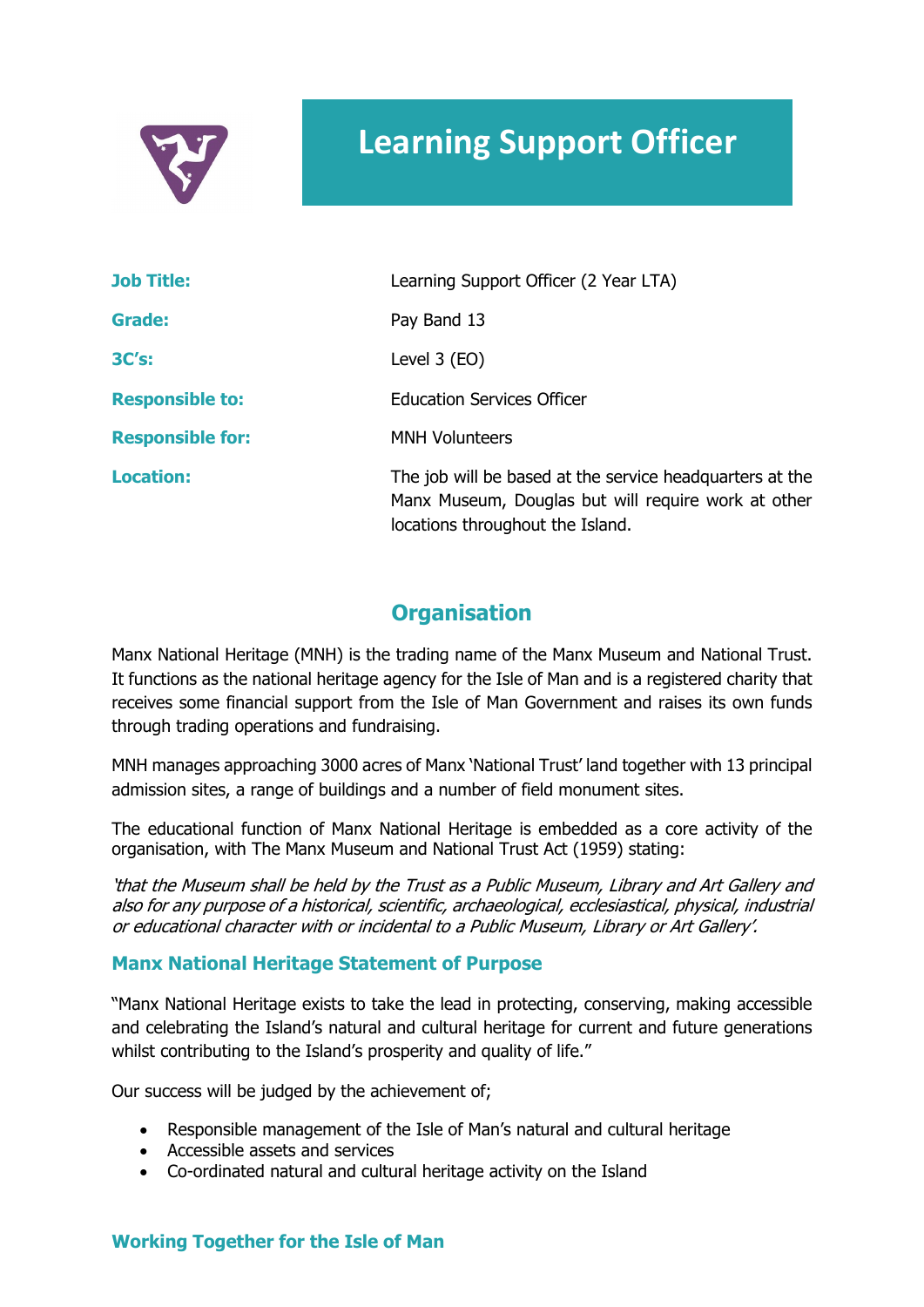- Being accepted as an essential part of the visitor economy
- A positive working relationship with our supporters and members
- Delivery against agreed performance measures
- MNH internationally respected as a National heritage organisation

### **Job Purpose**

The successful planning and delivery of high quality and creative education programmes and resources using the wide portfolio of museums, outdoor sites and collections making them relevant to our increasingly diverse learning audiences.

## **What does that involve?**

# **You will-**

- Provide front-line support for schools and community learning enquiries as the lead booking administrator/teacher liaison.
- Plan and deliver formal educational programmes from early years children to secondary KS4 students.
- Develop teaching guides and resources for MNH museums and galleries.
- Seek creative methods of delivering key elements of the Manx National Curriculum.
- Assist in the planning of teacher CPD events with the Education Services Officer.
- Work with curatorial partners to provide access to museum collections.
- Develop online learning/teaching resources and educational loan-box programme as part of the Education services initiative 'Museum on the Move'.
- Increase the volume of educational materials available on the MNH website 'Learning Pages'.
- Administer work experience placements.
- Report on qualitative and quantitative feedback to measure KPIs.

#### **Education forward planning**

- Deliver high quality educational programmes at MNH principle museums, sites/ monuments and MMNT land and ASSIs.
- Contribute in planning and strategically developing the educational remit of Manx National Heritage to meet the aims, objectives and priorities of the MNH Forward Plan.
- Work with Educational Bank Staff and MNH Volunteers to deliver well organised, high quality and effectively resourced educational programmes.

#### **Safe & Welcoming Spaces**

- Ensure educational events are delivered safely and in accordance with MNH Health and Safety Policy including reviewing and signing off event risk assessments and safety plans using the guiding principles of the Visitor Safety Group.
- Be a MNH Safeguarding Champion and ensure MNH safeguarding standards are embedded in all areas of planning and delivery.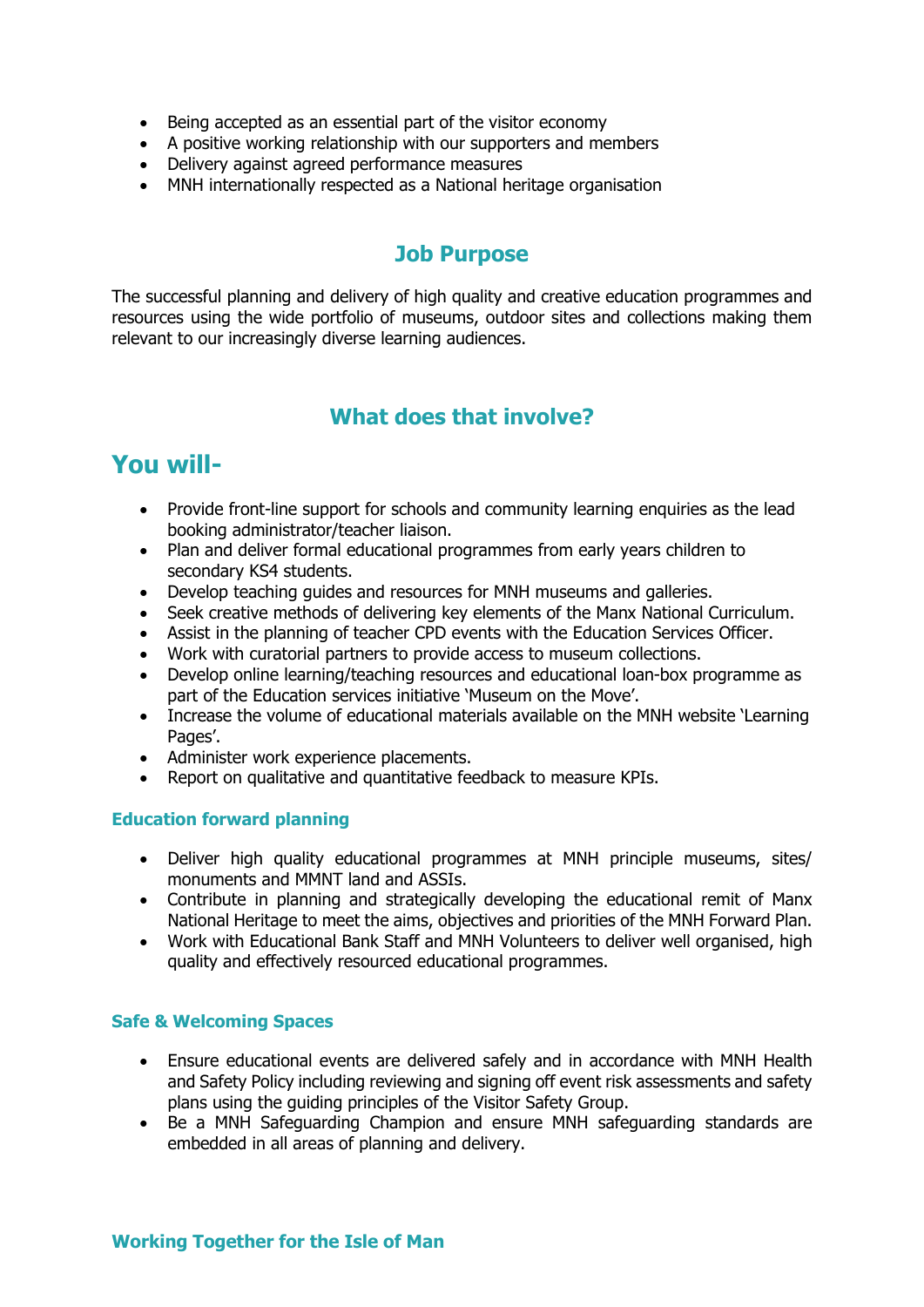#### **Educational Performance & Development**

- Ensure the delivery of the Manx National Heritage Learning Plan.
- Identify and report on KPI'S related to the Education Services programme delivery against planned (GLOs) generic learning outcomes https://www.artscouncil.org.uk/measuring-outcomes/generic-learningoutcomes#section-1
- Work with the Education Services Officer and Public Engagement Manager, to identify opportunities for learning.
- Contribute expertise to planning MNH Events programme.

#### **Performance Management and Improvement responsibilities**

- All Civil Servants have a personal responsibility for performance management. The post holder will be expected to contribute to their annual performance development review and interim performance reviews.
- Identify relevant CPD opportunities

#### **Key Relationships**

- Work with island teachers.
- With the Education Services Officer act as liaison with DESC.
- Liaise with other educational professionals to maintain keep up-to-date with current practices, policy, techniques and technology.

#### **Safeguarding**

All employees are required to act in such a way that at all times safeguards the health and wellbeing of children and vulnerable adults. Familiarisation with, and adherence to, the Safeguarding Policy and any associated guidance is an essential requirement of all employees as is participation in related mandatory training.

#### **Equality**

You will strive to promote equal opportunities at all times and encourage the widest level of engagement, from the widest range of audiences, removing barriers to education and ensuring diversity in public and educational programmes.

#### **Integrity**

All Manx National Heritage staff are expected to recognise that public service requires the highest level of personal integrity. Each officer has a personal responsibility to respect the needs and values of fellow staff users, visitors and residents. The mission of the organisation is to protect and promote the cultural and natural heritage of the Isle of Man and the postholder will need to demonstrate their commitment to this.